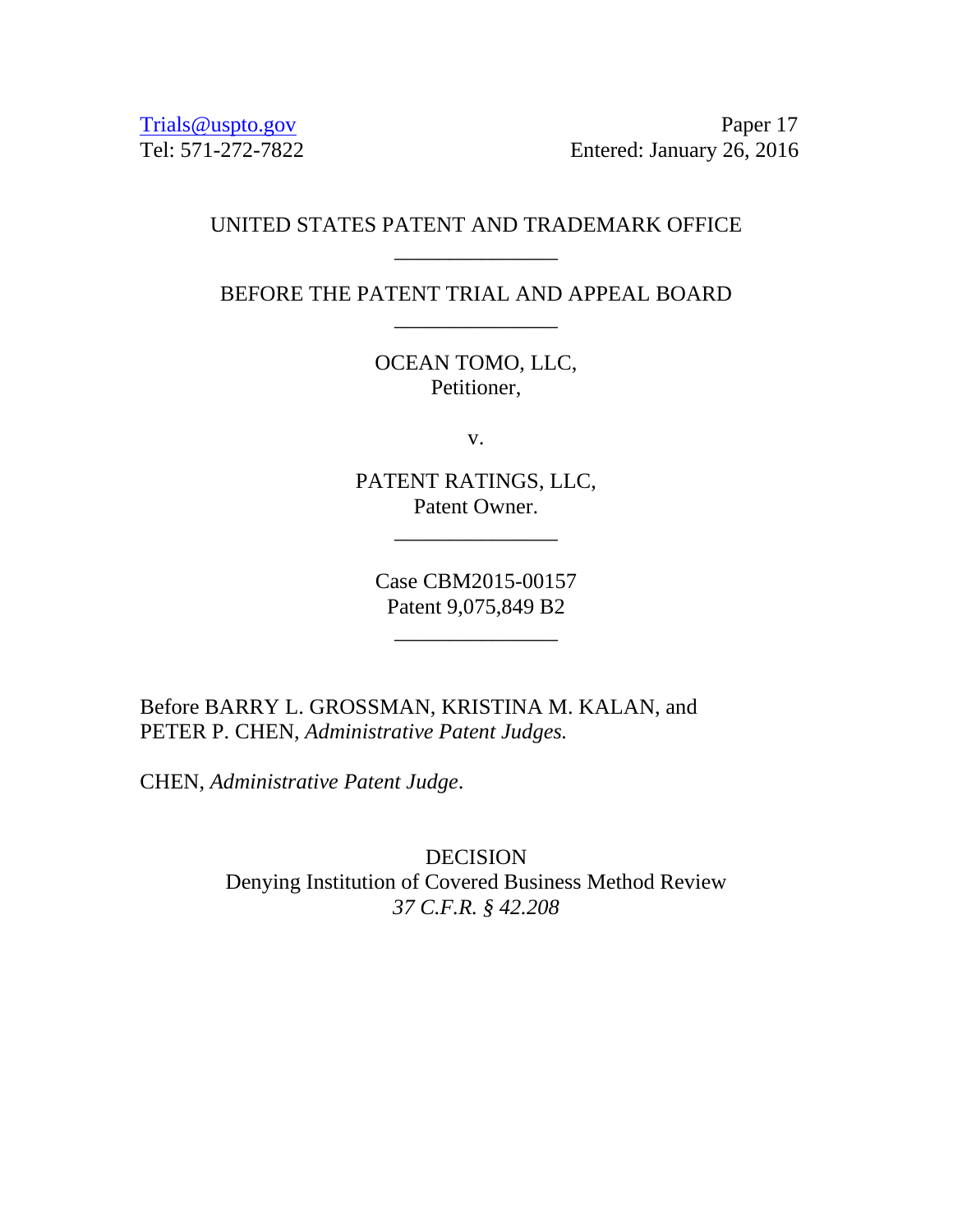#### I. INTRODUCTION

Ocean Tomo, LLC ("Petitioner") filed a Petition (Paper 1, "Pet.") to institute a covered business method review of claims 1, 9, 16, 18–25, 34, 49, 50–52, and 57 ("the challenged claims") of U.S. Patent No. 9,075,849 B2 (Ex. 1001, "the '849 patent"). Patent Ratings, LLC ("Patent Owner") filed a Preliminary Response (Paper 10, "Prelim. Resp."), to which we permitted a reply by Petitioner (Paper 13, "Pet. Reply"). We have statutory authority under 35 U.S.C. § 324.

After considering the Petition, Preliminary Response, and Reply, and accompanying exhibits, we determine that Petitioner does not have standing to file a Petition for a covered business method review of the '849 patent under §  $18(a)(1)(B)$  $18(a)(1)(B)$  of the Leahy-Smith America Invents Act ("AIA")<sup>1</sup> and 37 C.F.R. § 42.302. Accordingly, we deny institution of a covered business method patent review of the challenged claims of the '849 patent.

#### II. ANALYSIS

#### *A. Standing*

Standing to file a covered business method patent review is a threshold issue. Under  $\S 18(a)(1)(B)$  of the AIA,

> A person may not file a petition for a transitional proceeding with respect to a covered business method patent unless the person or the person's real party in interest or privy has been sued for infringement of the patent or has been charged with infringement under that patent. Charged with infringement means a real and substantial controversy regarding infringement of a covered business method patent exists such that the petitioner would have standing to bring a declaratory judgment action in Federal court.

*See also* 37 C.F.R. §§ 42.206, 42.302(a), 42.304(a) (trial rules on standing in a covered business method review). A petition for covered business method review

<span id="page-1-0"></span> <sup>1</sup> Pub. Law 112–29, 125 Stat. 284, 331 (Sept. 16, 2011).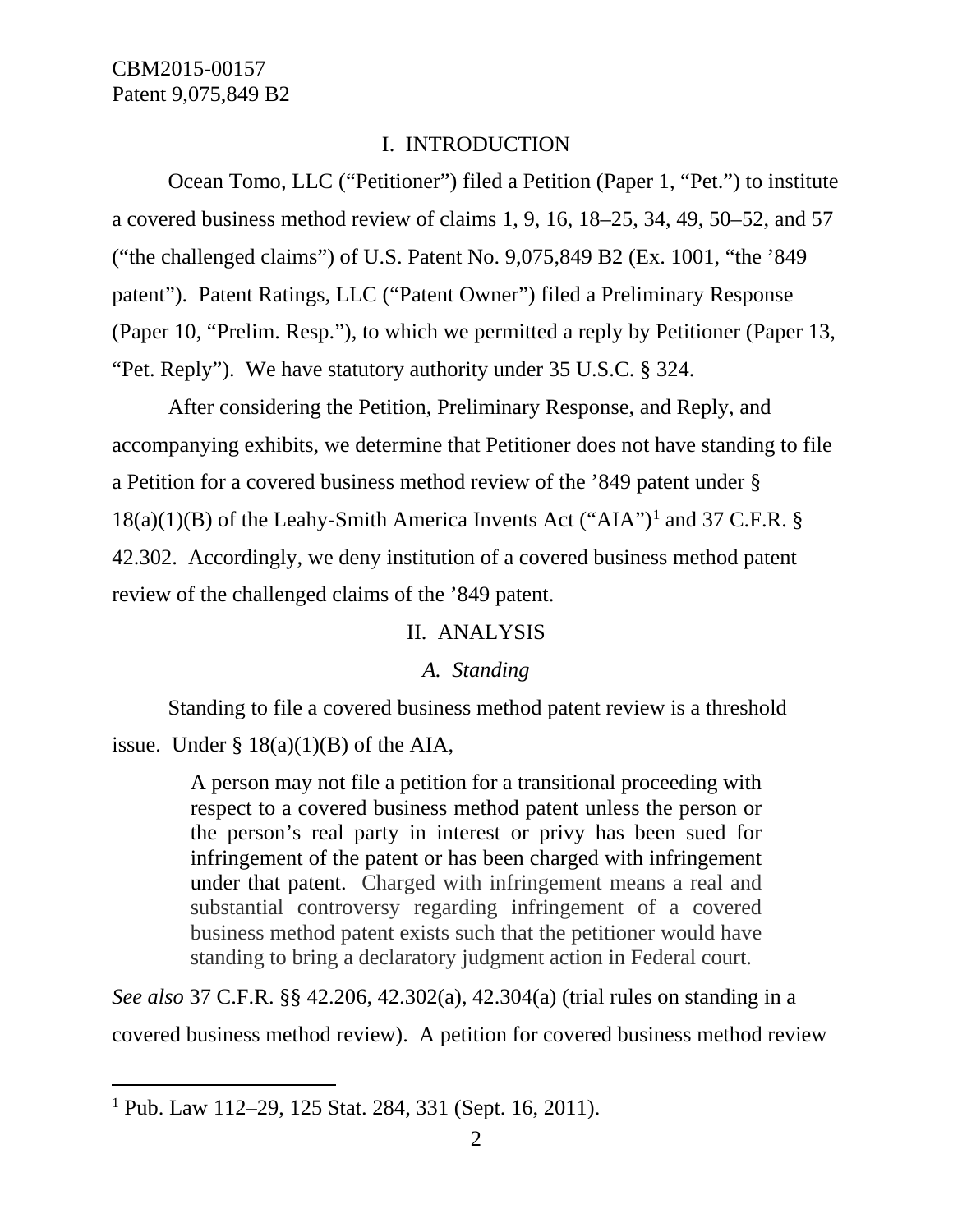must set forth the petitioner's grounds for standing. 37 C.F.R. § 42.304(a). Rule 42.304(a) states it is Petitioner's burden to "demonstrate that the patent for which review is sought is a covered business method patent, and that the petitioner meets the eligibility requirements of § 42.302." *Id.*

Under 37 C.F.R. § 42.302(a), a person may not file a petition for covered business method patent review, "unless the petitioner, the petitioner's real party-ininterest, or a privy of the petitioner has been sued for infringement of the patent or has been charged with infringement under that patent."

As the Office explained in comments to the Final Rules governing covered business method patent review:

> To establish standing, a petitioner, at a minimum, would be required *to certify with explanation* that the patent is a covered business method patent and that the petitioner meets the eligibility requirements of § 42.302. This requirement is to ensure that a party has standing to file the covered business method patent review and would help prevent spuriously instituted reviews. *Facially improper standing is a basis for denying the petition without proceeding to the merits of the decision.*

Changes to Implement Inter Partes Review Proceedings, Post-Grant Review Proceedings, and Transitional Program for Covered Business Method Patents, 77 Fed. Reg. 48,680, 48,709 (Aug. 14, 2012) (Response to Comment 102; emphases added). Consequently, the petition must show that the petitioner meets the requirements of 37 C.F.R. § 42.302, and such "[a] showing can only be made through sufficient proof." *Id.* (Response to Comment 106). For example, in *Global Tel\*Link Corp. v. Securus Technologies, Inc*., Case CBM2014-0016, slip op. at 9 (PTAB Feb. 17, 2015) (Paper 10), the Board denied institution of a covered business method review based on the determination that Petitioner's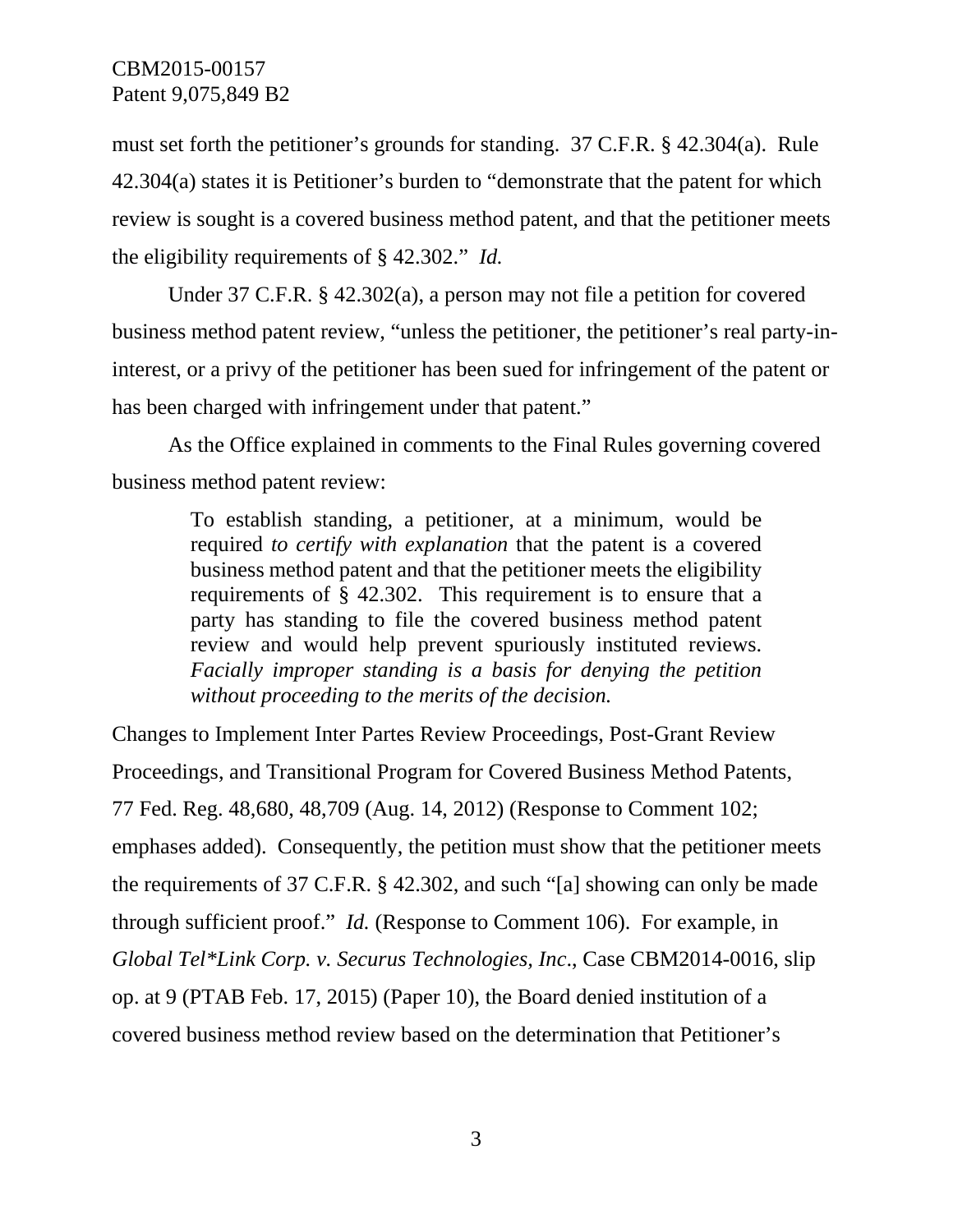assertion of standing in the Petition was not supported sufficiently by proof in the Petition.

For the reasons discussed below, we determine that the Petition and Reply fail to proffer sufficient proof to support Petitioner's standing to file the request for a covered business method review.

#### *B. Analysis*

Petitioner "provides, among other things, financial products and services related to expert testimony, valuation, investments, risk management and transactions throughout the United States and overseas." Pet. 1. Patent Owner "owns and develops computer-generated metrics that can be used to help determine the quality and relevance of issued United States patents." *Id.* Patent Owner's patents "are used to assess the quality and relative value of patent portfolios." *Id.*  Petitioner is a 25% owner of Patent Owner. Ex. 1005, ¶ 4.

Beginning in 2004, Petitioner and Patent Owner entered into a contractual relationship under a technology License Agreement (the "License Agreement") pursuant to which Patent Owner provided to Petitioner "certain proprietary computer generated metrics for determining the quality and relevance of patents." Pet. 1–2; Ex. 1004, ¶ 2. Since 2007, "the parties' business relationship has been plagued by a number of disputes, including the three separate lawsuits which have essentially been consolidated into a single action" before the U.S. District Court for the Northern District of Illinois (the "Illinois action"). Pet. 2, 14.

In particular, Petitioner alleges in its Second Amended and Supplemental Complaint in the Illinois action (the "Complaint") that in 2005 it hired Patent Owner's chief executive officer, Jonathan Barney, to be a managing director of Petitioner. Ex. 1004,  $\P$  1, 6, 41. In that capacity, Barney oversaw the marketing and sale of certain of Petitioner's products and services, for which he received an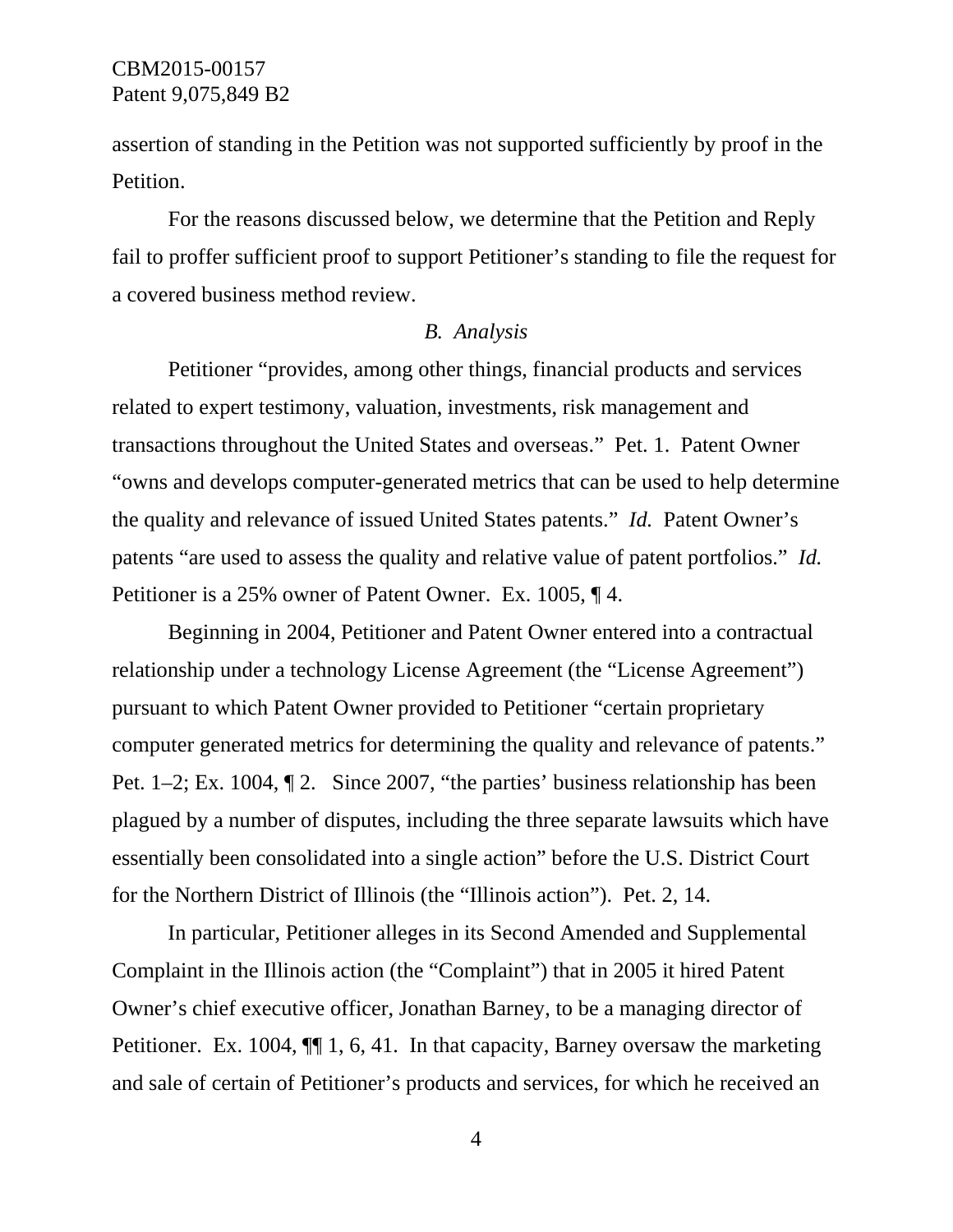annual salary of \$ 210,000, along with profit-sharing payments and equity in Petitioner, which he retains as one of three equity holders in Petitioner. *Id*. ¶¶ 41– 42. Petitioner alleges it provided Mr. Barney with a laptop computer, which he did not immediately return to Petitioner when he resigned from Petitioner in 2011. *Id.* ¶¶ 8–9, 44, 52–54. Petitioner further alleges that after Mr. Barney eventually returned the laptop, Petitioner determined that Mr. Barney had "permanently destroyed and rendered inaccessible all [Petitioner] information" on the laptop's hard drive, but not before making a copy of the hard drive. *Id*. ¶¶ 55–56. After his resignation from Petitioner in 2011, Mr. Barney and Patent Owner allegedly solicited a potential customer of Petitioner. *Id.* ¶¶ 9, 11, 99–101.

Petitioner's Complaint alleges nine causes of action against Mr. Barney and Patent Owner, for: (1) declaratory judgment of non-breach of the License Agreement (*id.* ¶¶ 107–115); (2) breach of employment agreement (*id.* ¶¶ 116– 121); (3) breach of Petitioner's Computer Asset Policy agreement (*id.* ¶¶ 122– 127); (4) breach of fiduciary duty (*id.* ¶¶128–133); (5) misappropriation of trade secrets (*id.* ¶¶ 134–140); (6) violation of the Computer Fraud and Abuse Act (id. ¶¶ 141–146); (7) conversion (*id.* ¶¶ 147–152); (8) tortious interference with prospective business advantage (*id.* ¶¶ 153–161); and (9) declaratory judgment for tortious interference with Petitioner's business expectancy (*id.* ¶¶ 162–167).

Neither the Complaint nor the Petition, however, allege Petitioner has been sued for infringement of the '849 patent. Petitioner's 39-page Complaint did not mention the '849 patent, or include a cause of action for declaratory judgment of non-infringement of the '849 patent, and the Complaint and Petition do not allege that Petitioner otherwise has been expressly charged with infringement of the '849 patent.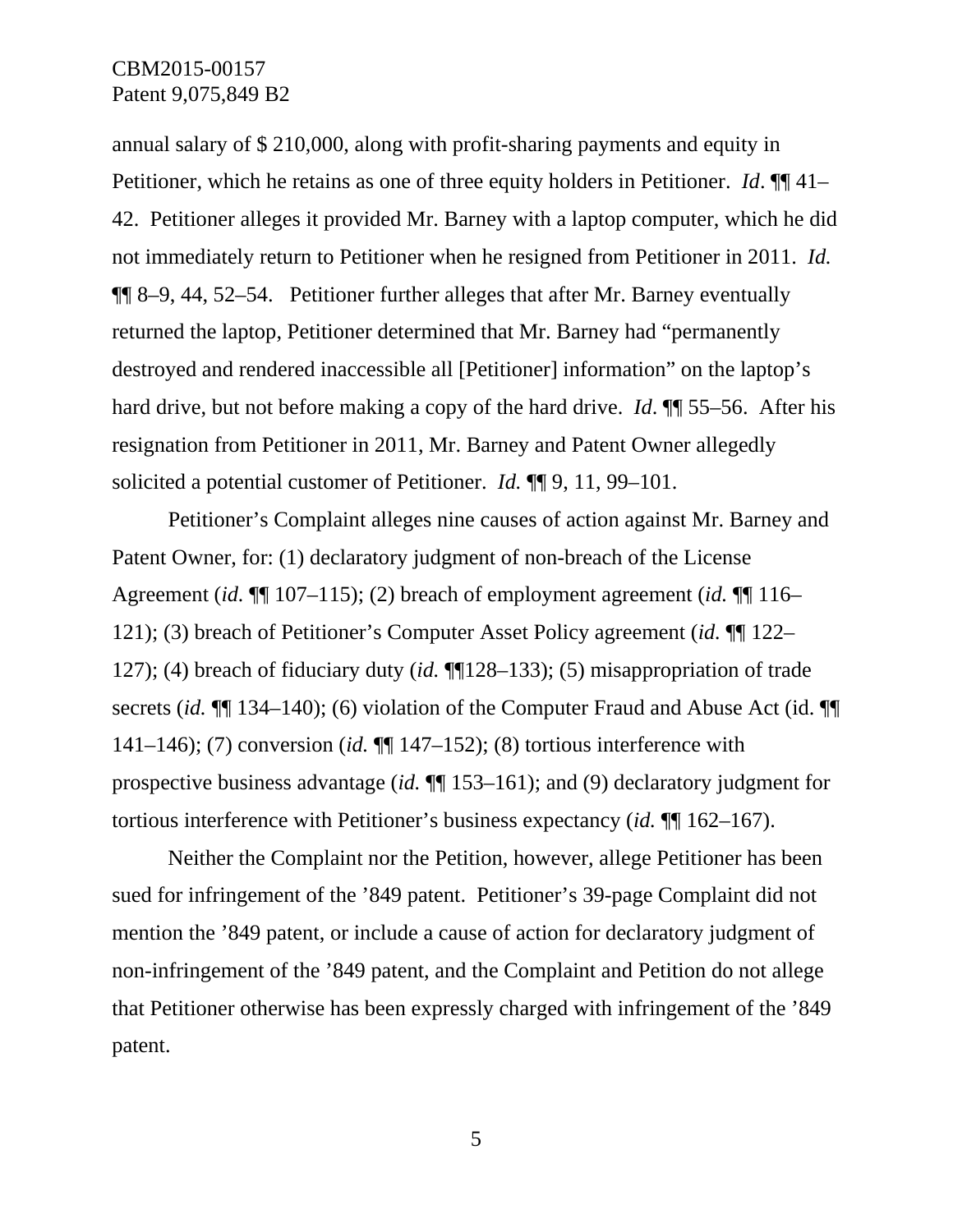Patent Owner has alleged that its Amended Counterclaim in the Illinois action that "arises from Ocean Tomo's malicious, underhanded campaign to wrongfully oppress and freeze out one of its minority owners, Jonathan Barney." Ex. 1005, ¶ 1. Patent Owner alleges that after joining Petitioner as one of its senior executives, Mr. Barney found the working "environment at [Petitioner] was rife with conflict, back-biting, and shady business and accounting practices ... ultimately, [Petitioner] created intolerable working conditions and severe conflicts of interest with the goal of forcing Mr. Barney to resign his employment." *Id.* ¶¶ 17, 24.

Patent Owner also alleges that during an arbitration between the parties, Patent Owner "for the first time learned that for years [Petitioner] routinely and systematically sold products and reports to its clients using PatentRatings Analysis for which [Petitioner] had never reported or paid revenues to [Patent Owner], in spite of a contractual obligation to do so." *Id.* ¶45. Patent Owner further alleges Petitioner also "wrongfully disclosed and misappropriated [Patent Owner's] confidential information," "wrongfully accessed [Patent Owner's] computer servers," used Patent Owner's confidential information to develop its own patent ratings system, and interfered with Patent Owner's business opportunity with a company in Japan. *Id*. ¶¶ 50, 52, 55, 63–64.

Patent Owner's amended counterclaim alleges six causes of action, including three causes of action for breach of contract (*id.* ¶¶ 68–93), and causes of action for tortious interference with prospective economic advantage (*id.* ¶¶ 94– 100), violation of the Computer Fraud and Abuse Act (*id.* ¶¶ 101–104), and fraudulent inducement of Patent Owner to enter into an amendment to the License Agreement in 2007 (*id*. ¶¶ 105–113). Petitioner asserts it has alleged an affirmative defense to the amended counterclaim that Patent Owner's patents are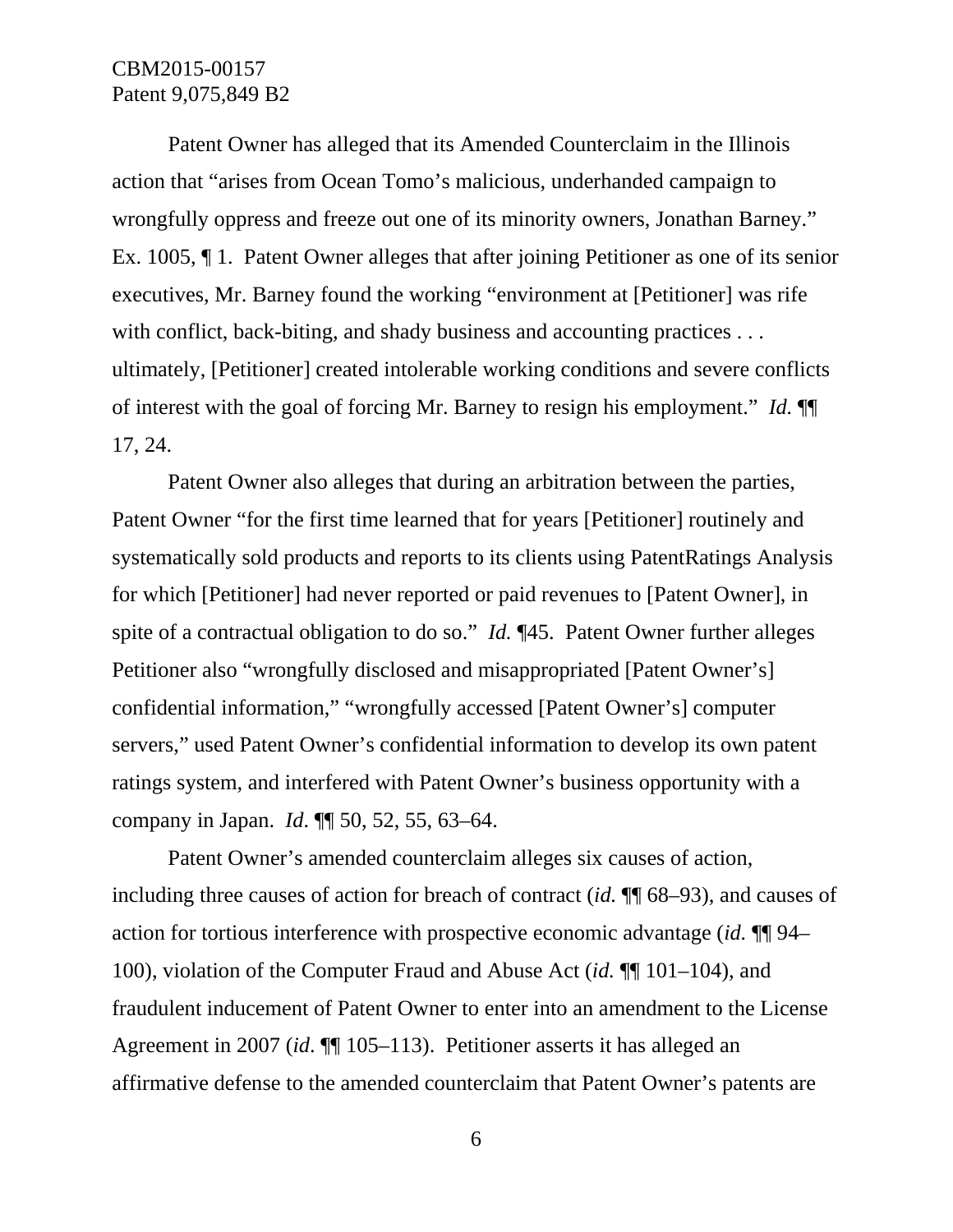invalid, and filed a summary judgment motion of invalidity. Pet. 16, Ex. 1007. The summary judgment motion identifies eight of Patent Owner's patents, but the '849 patent is not among them. Pet. 16–17, Ex. 1007.

Petitioner contends it was granted an exclusive license to use Patent Owner's patent analysis technology. Pet. 1–2, 13; Prelim. Resp. 7; Ex. 1002 § 3.1. In particular, the License Agreement specifies Petitioner may "reproduce, install, and use the PatentRatings Tools and Improvements" for Petitioner's "internal use only," and may "distribute, sell, license or other transfer for use . . . and display PatentRatings Analysis to third parties for a fee." Ex. 100[2](#page-6-0)  $\S 3.1(a)$ , (b).<sup>2</sup>

According to Petitioner, the counterclaim's allegations "that [Petitioner] is in breach of the License Agreement constitute a threat that [Patent Owner] will bring suit against [Petitioner] based on [Patent Owner's] Patents and creates a reasonable apprehension by [Petitioner] that [Patent Owner] will enforce [its] Patents against [Petitioner]." *Id.* (citing *Medimmune, Inc. v. Genentech, Inc.*, 549 U.S. 118  $(2007)$ ).

Patent Owner contends, "[a] mere business relationship – even one built upon a foundation of patents – does not automatically amount to a charge of infringement as to a specific patent." Prelim Resp. 6–7. Patent Owner states its amended counterclaim in the Illinois action "does not assert that unpaid revenues

<span id="page-6-0"></span> <sup>2</sup> Petitioner states that section 4.3 of the License Agreement requires Petitioner to pay Patent Owner for "revenues received . . . for access and use of PatentRatings Analysis." Pet. Reply 1–2; Ex. 1002 § 4.3. The License Agreement defines PatentRatings Analysis as "using the data output of one or more PatentRatings Tools." Pet. Reply 2; Ex. 1002 § 1.7. The PatentRatings Tools in turn are defined to include Patent Owner's technology, know-how, software, and other intellectual property, including Patent Owner's patents. Pet. Reply 2; Ex. 1002 § 1.11. Patent Owner's Patents include "all patent applications and patents . . . that are owned" by Patent Owner. Pet. 13; Ex. 1002 § 1.10.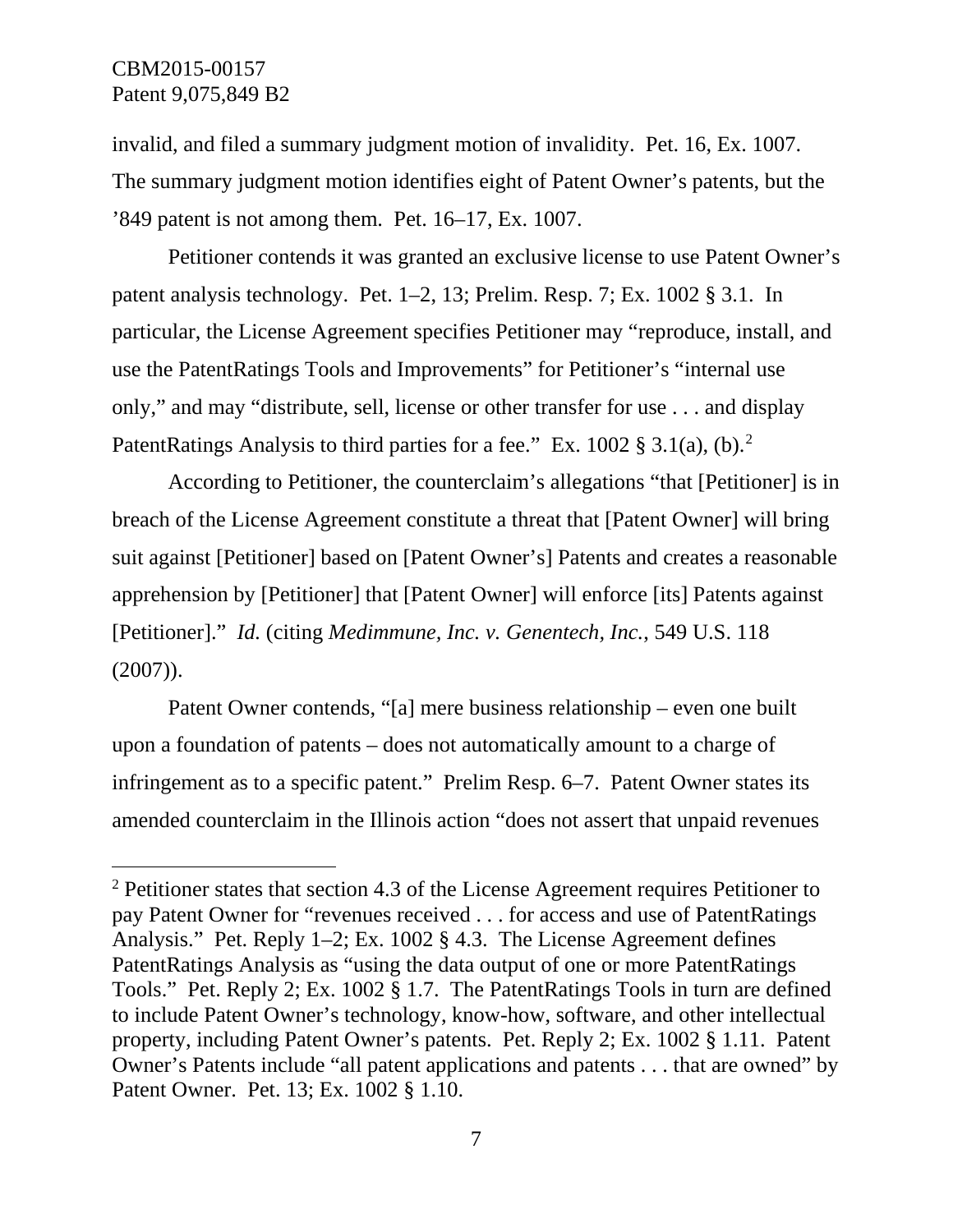are due for Petitioner's use of the [Patent Owner's] patents." Prelim. Resp. 9 (emphasis omitted). Rather:

Pursuant to the License Agreement, revenues are owed to [Patent Owner] for the commercial use of the PR System (i.e., proprietary software and databases), not for practicing the [Patent Owner] Patents, which are explicitly licensed to Petitioner "royalty-free." *See* Ex. 1002, pp. 3-4; §§ 3.1, 4.1.

Prelim. Resp. 9. Patent Owner also notes the challenged '849 patent was not even issued until over five months after Patent Owner's amended counterclaim alleging breach of the License Agreement was filed in the Illinois action. *Id.* at 11.

We are not persuaded that Petitioner has standing to file the Petition herein, for several reasons. First, there is no evidence that Patent Owner has sued Petitioner for infringement of the '849 patent, in its 32-page amended counterclaim in the Illinois action, or in any other legal proceeding. Petitioner and Patent Owner, formerly in an employment and contractual relationship, have been parties to the License Agreement for over a decade, and find themselves mired in a matrix of contractual and tort disputes venued in the district court. The 15 causes of action alleged therein, however, contain no allegations by Patent Owner of Petitioner's infringement of the '849 patent, or of any of the Patent Owner's patents.

Second, regarding Petitioner's *Medimmune-*based arguments that it has been "charged with infringement," because a real and substantial controversy exists regarding infringement of the '849 patent, Patent Owner asserts:

In contrast to the "well defined" dispute in *MedImmune* concerning the validity and infringement of a particular patent with respect to a particular identified product, the current disputes between [Patent Owner] and Petitioner do not specifically relate to the infringement or validity of a particular patent with respect to any particular identified product. Instead, as noted above, the parties'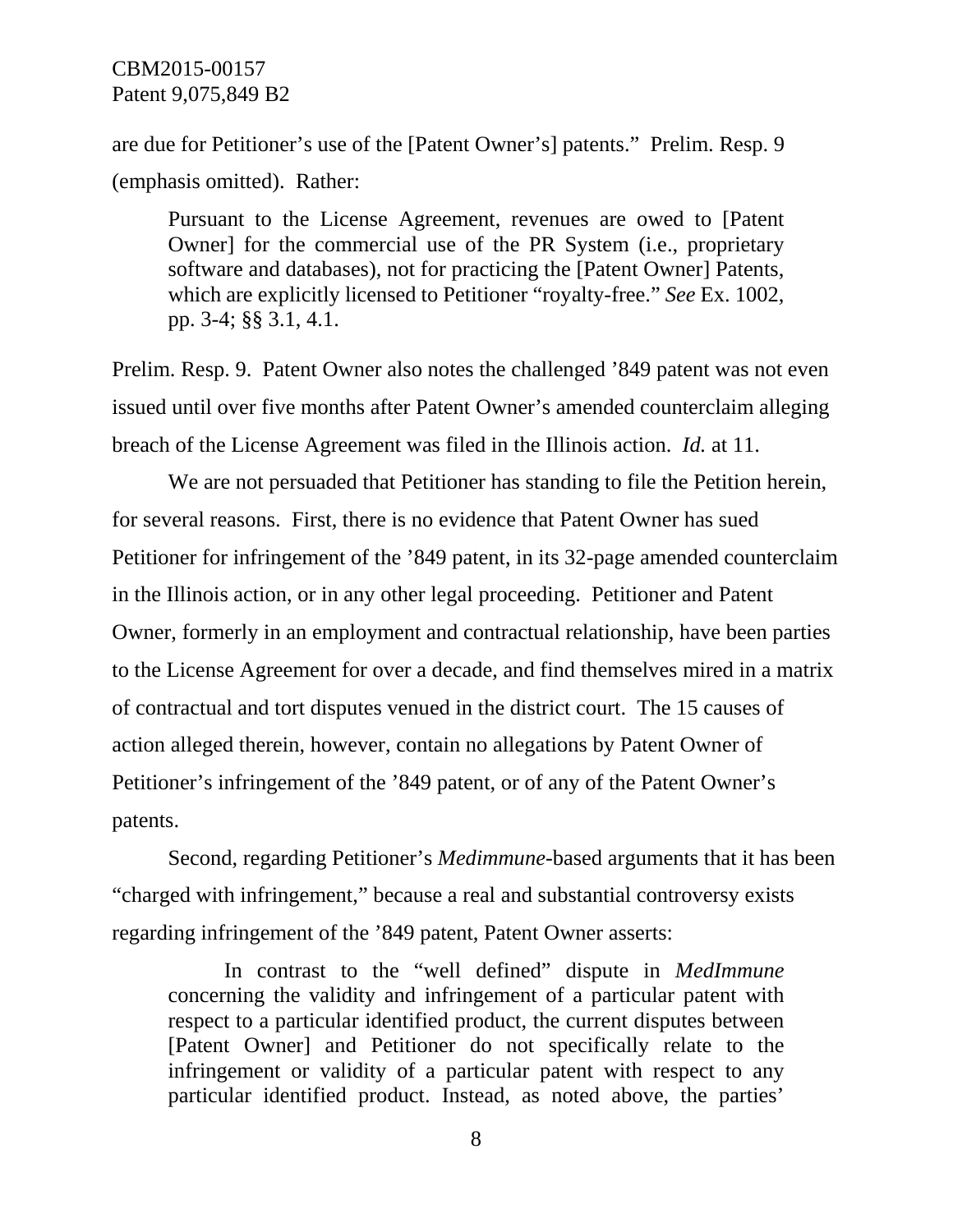License Agreement includes no provisions that condition any payment or other contractual obligation on the scope or validity of any patents held by [Patent Owner]. The License Agreement grants a "royalty-free" license to the PR patents and requires payments only for Petitioner's commercial use of [Patent Owner's] proprietary software and databases, not its patents. Accordingly, as explained above, [Patent Owner] has not alleged that any current activities of Petitioner infringe any patents held by [Patent Owner], let alone the '849 patent. . . . Thus, the facts here are quite different than those in *MedImmune*, where there was a "well defined" allegation of patent infringement based on a license agreement that required payment of royalties for the sale of products "which ... would, if not licensed under the Agreement, infringe one or more claims of either or both of [the covered patents]."

Prelim. Resp. 16. We have reviewed the parties' arguments and evidence on this issue, and agree with Patent Owner. This case is factually distinguishable from *MedImmune* for the reasons described by Patent Owner. We are not persuaded any of the evidence herein sufficiently demonstrates a charge by Patent Owner of Petitioner's infringement of the '849 patent. For example, the parties' amended pleadings in the Illinois action total 15 causes of action, spanning 71 pages and 280 paragraphs of allegations, yet there is no mention of the '849 patent, or patent infringement, or non-infringement of patents, or charges of patent infringement. Exs. 1004, 1005. The parties' contract, tort, and related causes of action concern and arise from the fractured employment and business relationship between Petitioner and Mr. Barney and Patent Owner, not from charges of infringement of the '849 patent.

In addition, we agree with Patent Owner's contention that its discovery requests in the Illinois action cannot place Petitioner in apprehension of being sued for patent infringement as to the '849 patent, because that patent was not included in the scope of those discovery requests. Prelim. Resp., 12–13.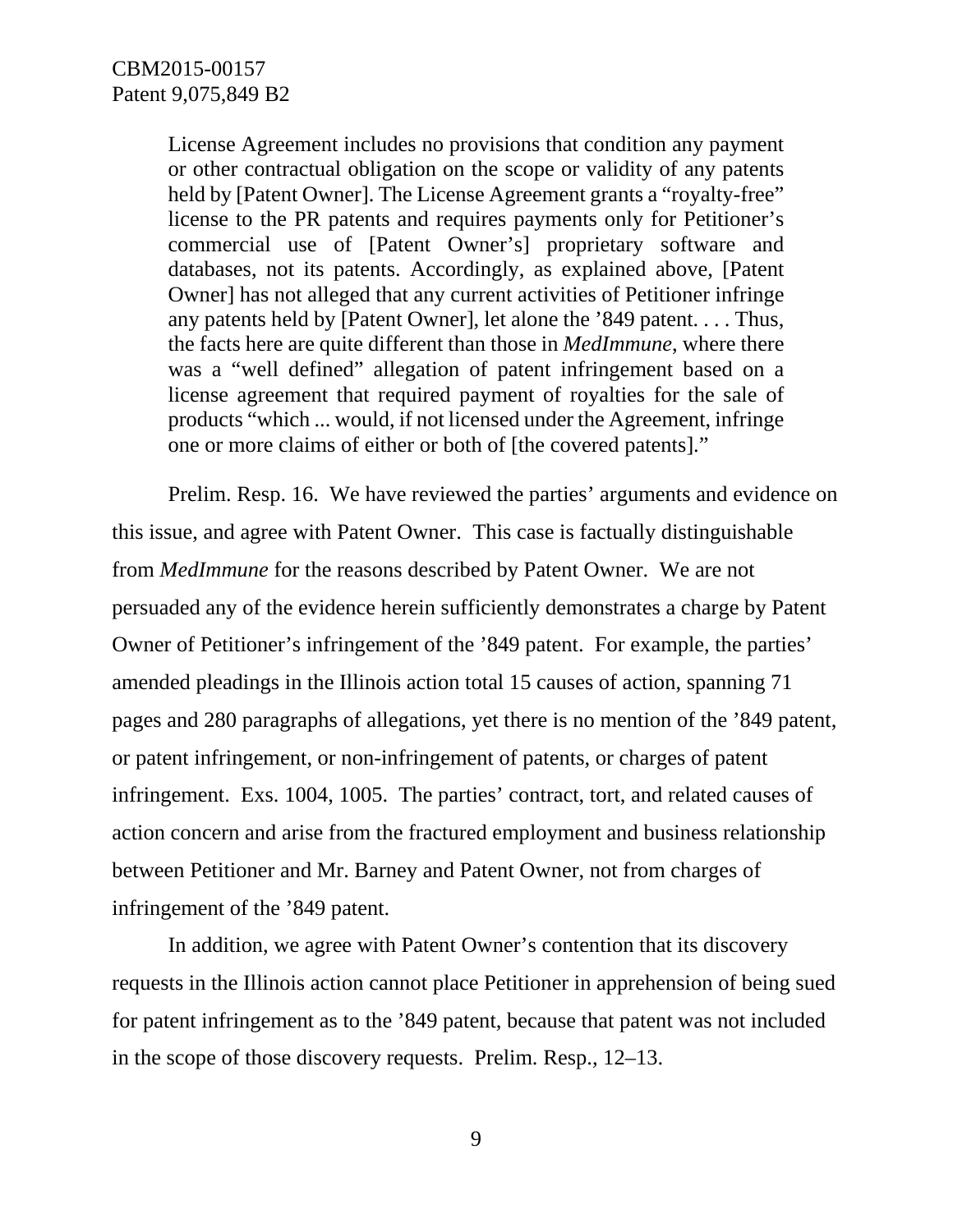Lastly, we agree with Patent Owner that Petitioner's cause of action for declaratory judgment of non-breach of contract does not establish a real and substantial controversy for purposes of covered business method review standing:

Petitioner improperly equates the standing requirement set forth in the Declaratory Judgment Act, 28 U.S.C. §§ 2201-2202, with the standing required under AIA §  $18(a)(1)(B)$  to petition for CBM review. . . .In fact, Petitioner's interpretation of the standing requirement for CBM review contradicts the plain language of § 42.302(a), which requires not a generic dispute between Petitioner and [Patent Owner], but a "real and substantial controversy regarding infringement of a covered business method patent." 37 C.F.R. § 42.302(a) (emphasis added). Petitioner's position represents a novel interpretation of AIA  $§ 18(a)(1)(B)$  that, if accepted by the Board, would relax, if not completely eliminate, the threshold "charged with infringement" requirement for CBM review.

*Id.* at 18–20. We agree with Patent Owner that a real and substantial controversy regarding infringement of the '849 patent has not been created by Petitioner's cause of action in the Illinois action seeking declaratory judgment of non-breach of the License Agreement. The controversy between the parties, regarding alleged contractual and tortious conduct arising out of an employment and business relationship gone awry, does not meet the threshold requirements of 37 C.F.R. § 42.302(a). The proper forum for the parties' disputes is the district court, not the Board in the guise of a covered business method petition challenging patentability of claims in the '849 patent, as to which neither a suit alleging infringement nor a charge of infringement has occurred.

Accordingly, based on the record before us, and for purposes of this Decision, we determine the information presented in the Petition and Reply does not establish that Petitioner had standing to file the Petition.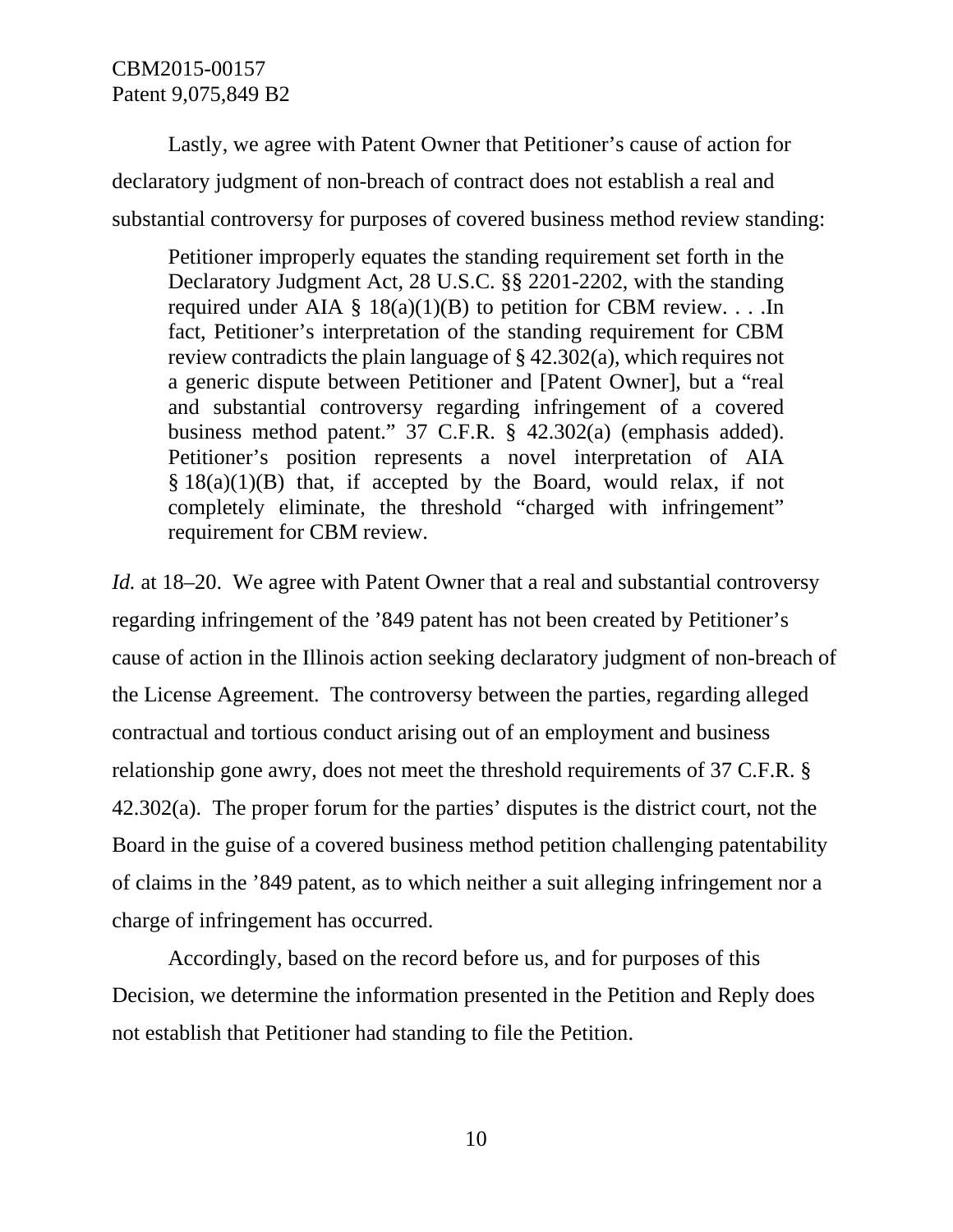# III. CONCLUSION

Petitioner has not established standing for filing a petition for covered business method patent review.

## IV. ORDER

In consideration of the foregoing, it is hereby:

ORDERED that the Petition is *denied*; and

FURTHER ORDERED that no covered business method patent review is instituted.